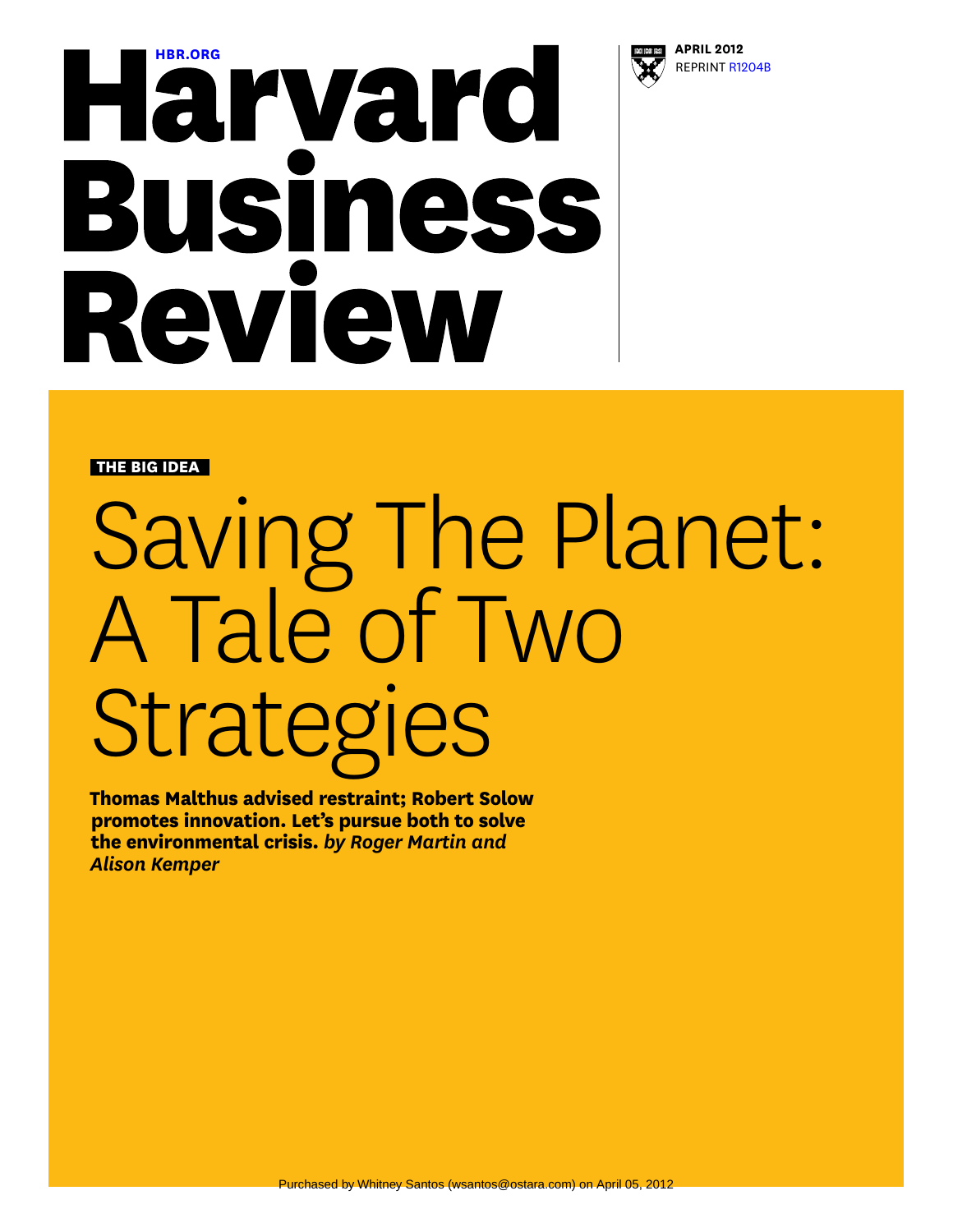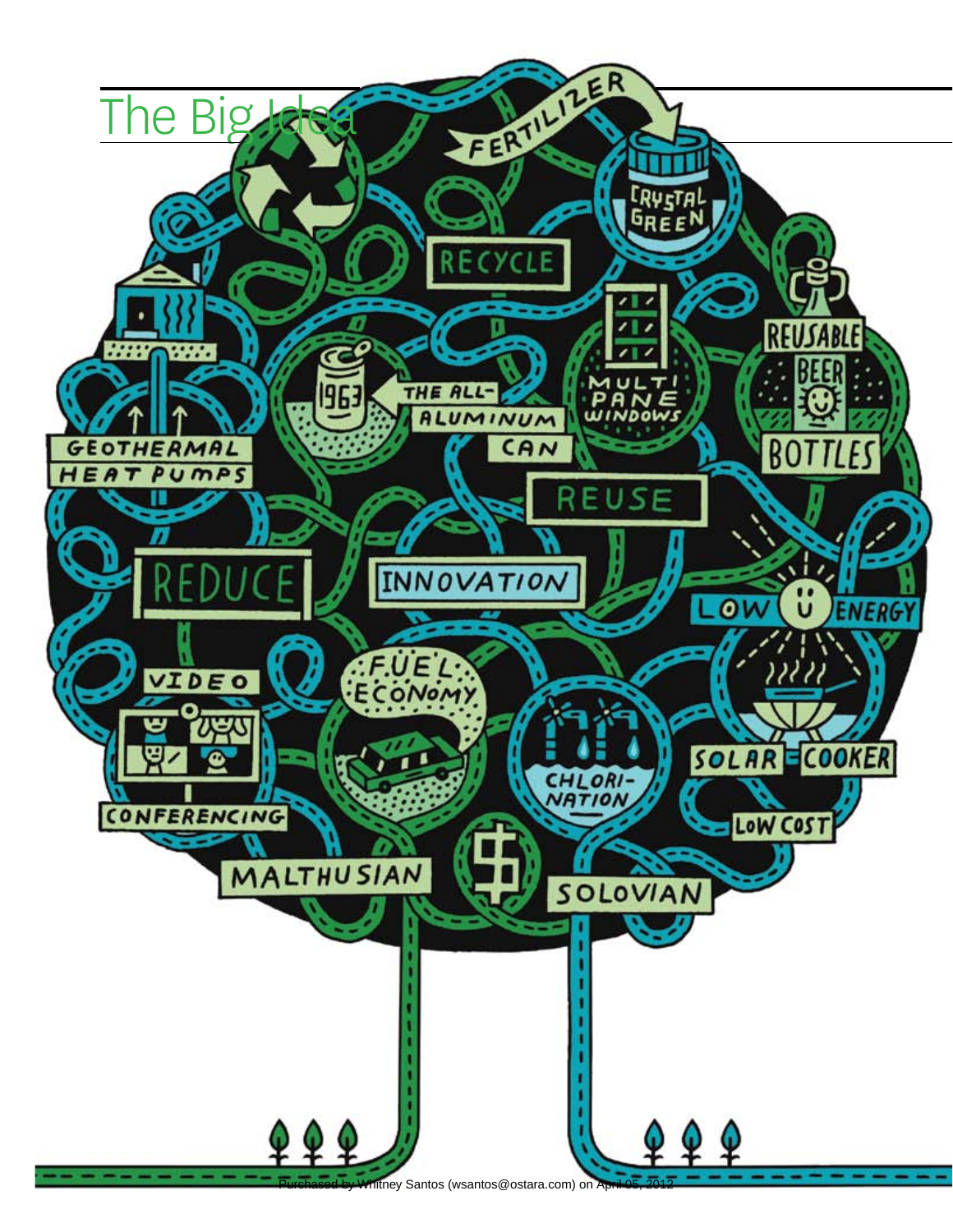**April 2012** Harvard Business Review **3**



Purchased by Whitney Santos (wsantos@ostara.com) on April 05, 2012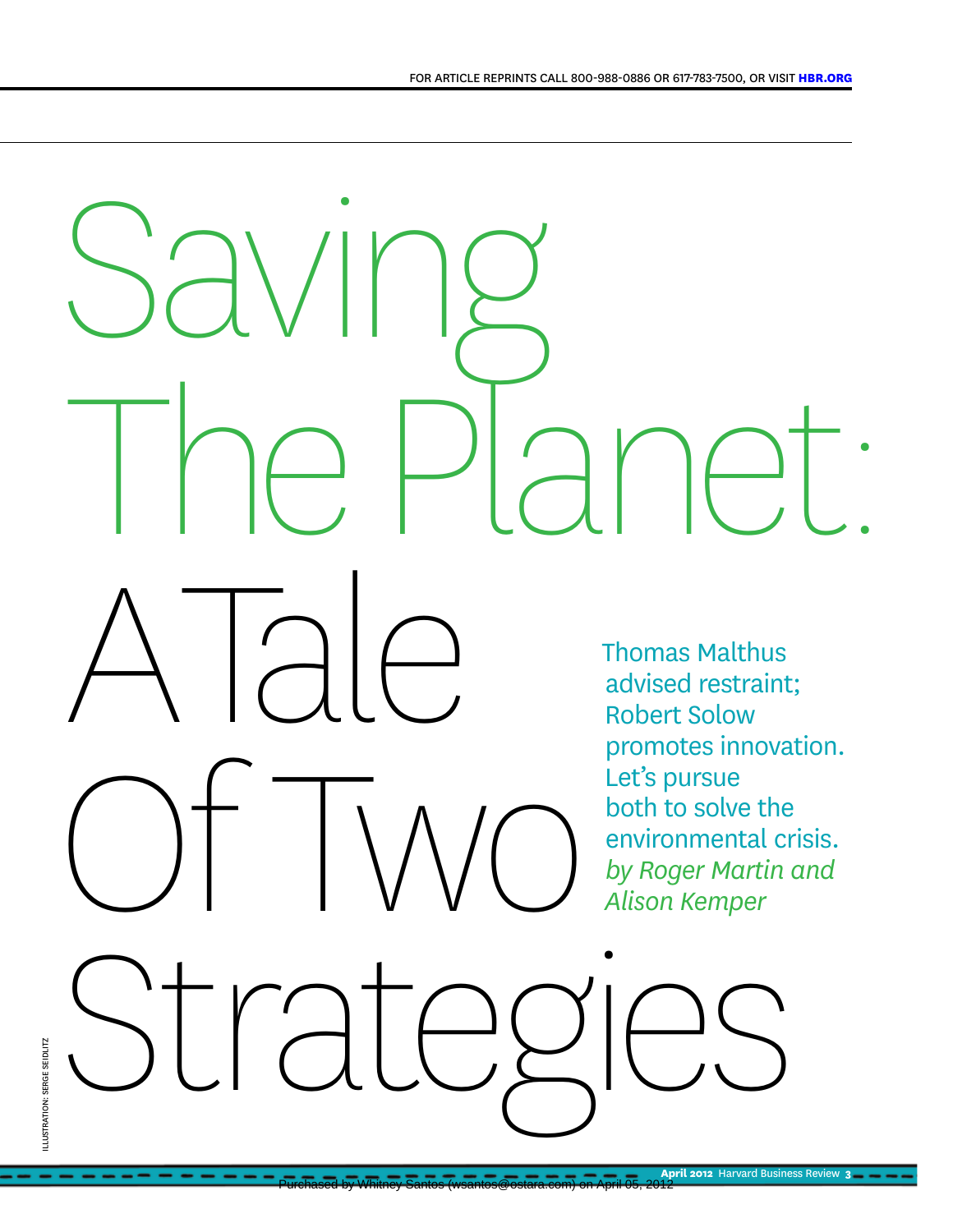usinesses clearly have a major role to play in any strategy for saving the planet. They are the engines of the developed economies that devour a disproportionate share of the world's nonrenewable resources and produce a di the planet. They are the engines of the developed economies that devour a disproportionate share of the world's nonrenewable resources and produce a disproportionate share of its emissions. They also generate innovations that reduce resource use and lessen pollution. As both a cause of and a solution to environmental degradation, they are inevitably at the center of sustainability debates.

But how, exactly, can businesses contribute? According to one line of reasoning, rescuing the environment involves restraint and responsibility: Consumers and companies must do more with the resources they consume, recycle and process their waste more efficiently, and curb their appetite for consumption. In short, resources are finite and need to be carefully husbanded—an argument that appeals directly to the traditional virtue of moderation. This worldview achieved perhaps its clearest expression in the works of the 19th-century economist Thomas Malthus, who feared that at prevailing population growth rates the planet would eventually be unable to feed itself.

Although the Malthusian view exercises a powerful influence on voters and politicians alike, it is by no means uncontested. Another line of reasoning, which flows from the work of the 20th-century economist and Nobel Prize winner Robert Solow, is that environmental and other problems can always be resolved through the exercise of human ingenuity. This view appeals to our natural optimism and underlies much advocacy for deregulation and the promotion of growth.

It's not hard to see why these two philosophies make uneasy bedfellows. Yet if we are to achieve real progress in solving the world's environmental problems, we will have to apply both of them.

" Population, when unchecked, increases in a geometrical ratio. Subsistence increases only in an arithmetical ratio."

—*Thomas Malthus*



Thomas Malthus **(1766–1834)** Anglican clergyman, political economist **One of the most influential thinkers of all time, Malthus was concerned with the relationship between human population and scarcity. Because he sought to constrain the former and reduce the latter, he was active in public policy in early 19th-century Britain, supporting high tariffs on grain and opposing the Poor Laws, which he felt increased population pressures. He had a profound influence on such luminaries as Charles Darwin, John Maynard Keynes, and Mao Zedong.**

# **The World According to Malthus**

In the original Malthusian argument, if the world's population grows faster than the planet's ability to produce food and other necessities, the cost of those necessities will rise while wages fall because more people will be available to work. At a certain point we will no longer be able to afford children and as a result will stop having them, leading to a sudden population collapse.

When he laid out this apocalyptic theory 200 years ago, Malthus was the center of intellectual attention. His dire view provoked strong arguments in support and in opposition. Among other things, it helped shape the Corn Laws, British tariffs designed to limit the availability of cheap foreign imports. Malthus was known to be one of Charles Darwin's many sources of inspiration.

But Malthus wrote at a time before agricultural mechanization, when 90% of Americans, for example, worked on farms. The linear growth in agricultural production that was central to his thesis turned dramatically geometric as the Americas, New Zealand, and Australia opened up to farming and then mechanized. Staggering productivity growth in manufacturing as well as agriculture followed. Malthus seemed to have entirely missed the mark, while Alfred Marshall, the dominant British economist of his time, explained to the world that productivity growth was now a centrally important feature of economic performance, spurring generations of economists to study it.

Malthus's ideas reentered the mainstream for a brief period 40 years ago, when Paul Erlich (*The Population Bomb,* 1968), the Club of Rome (*The Limits to Growth,* 1972), and William D. Nordhaus and James Tobin (*Is Growth Obsolete?*, 1972) all warned in vivid and uncompromising terms that conventional economic growth was on the verge of ruining the world. Once again events suggested that the warnings were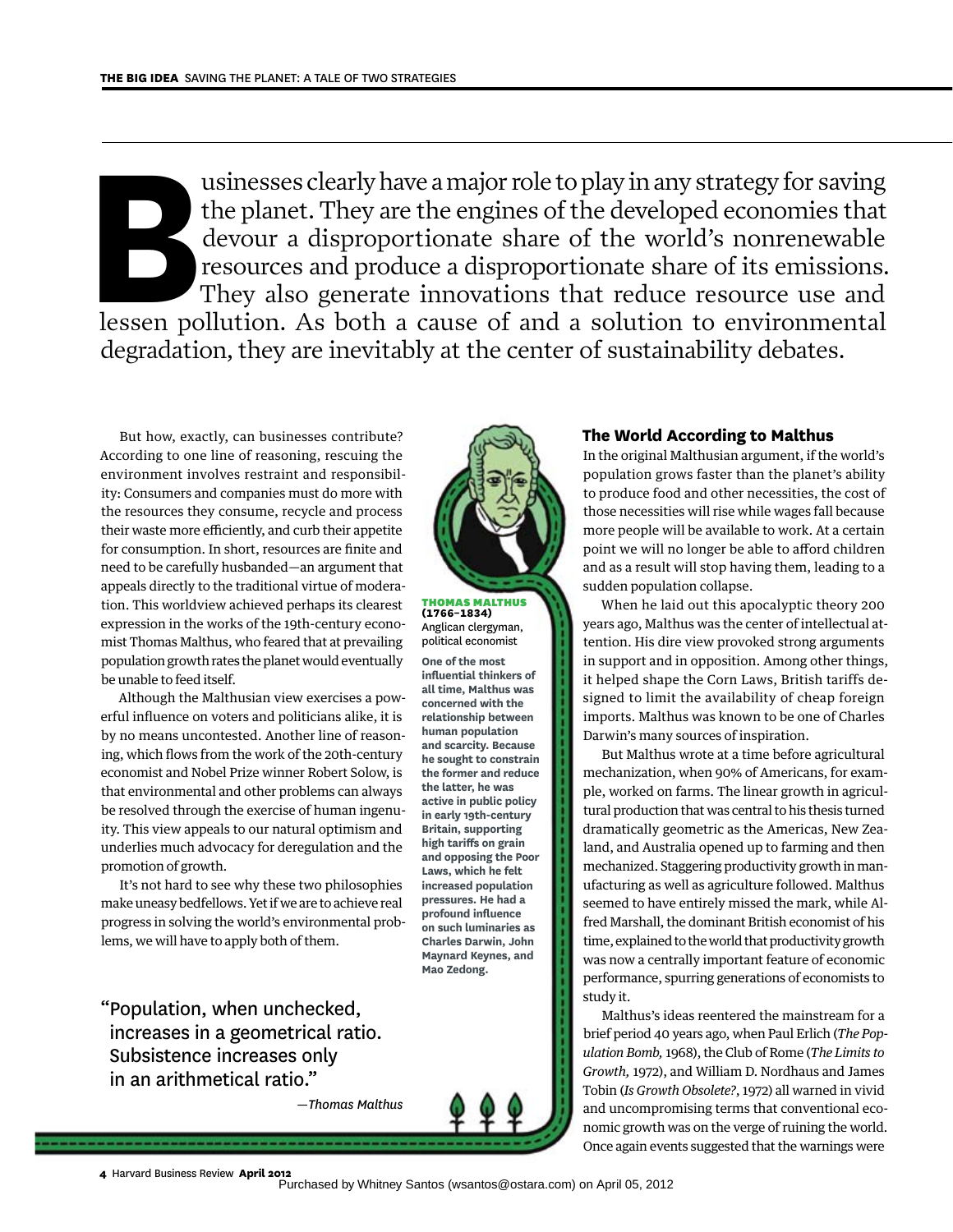Purchased by Whitney Santos (wsantos@ostara.com) on April 05, 2012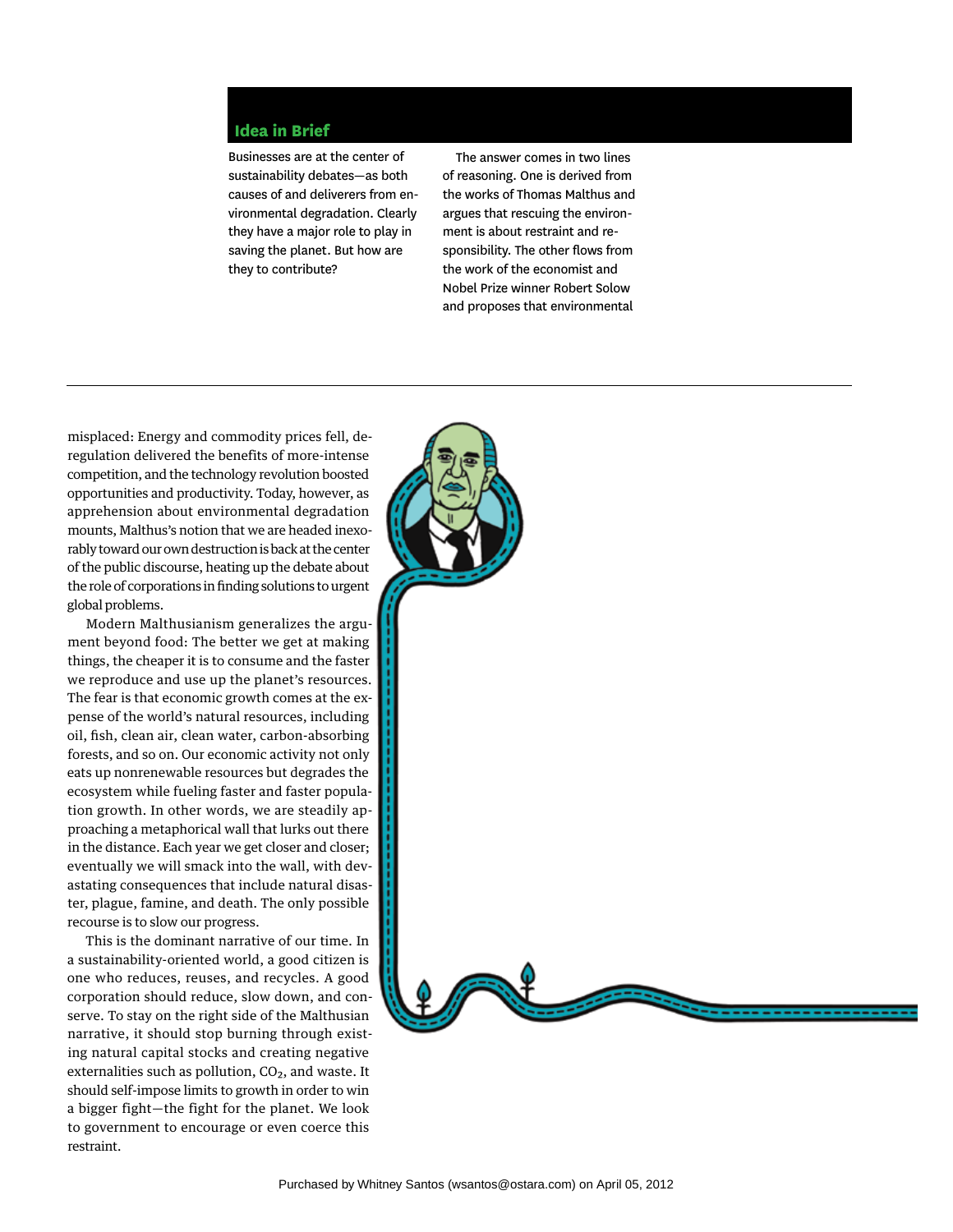"spillover"—a positive externality whereby advances of knowledge in a particular industry stimulate technological advances in other fields. When Bell Labs created transistors for the phone system, it had no idea how much the spillovers into myriad other industries would benefit the world. When Martin Cooper invented the cell phone, at Motorola in 1973, no one had any idea how much the device would

Dueling theories breed inaction. For a consumer, a company, or even a government, the easiest course is to wait and hope for clarification on which is the right strategy.

change daily life around the globe. That same year, when the wildlife photographer Dan Gibson created (and patented) the parabolic microphone to capture bird sounds, he didn't imagine that it would soon be seen on every football game sideline.

Technological innovation and knowledge spillovers have resulted in dramatic advances in standards of living and thus far have offered escape routes from a Malthusian denouement. Believers in innovation often point to the green revolution that took hold in the late 1960s and raised the world's agricultural production beyond even the most optimistic prior estimates. Solovians suggest that technology and innovation can either stretch scarce resources further—pushing out that Malthusian wall ad infinitum—or allow us to simply scale the wall.



# **The Battle Rages**

The theories stand in stark contrast to each other. Malthusians see Solovians as delusional and utopian because they seem to deny that the wall exists, much less that it is getting dangerously close. Malthusians believe that limits to growth are imposed by nature and cannot be overcome by man. Innovation is terrific, they argue, but not the panacea that Solovians think it is. Malthusians worry that by arguing that technological innovation will provide a solution, Solovians risk lulling the public into failing to reduce, reuse, and recycle as much as is required.

Solovians see Malthusians as dreary and depressive—modern Luddites. They fear that Malthusians will resist the possibilities contained in innovation and thereby hobble attempts to improve the quality of our lives. They perceive that the benefits of technological development have transformed society without creating upward pressures on population: Better health care and pharmaceuticals have lowered birth rates as countries develop, because parents feel that their children's survival is more secure. Solovians fear that if we focus on restraint, we may delay our collision with the Malthusian wall but we will never innovate our way over it—and thus the Malthusian prescription ensures the fate we are desperate to avoid.

Dueling theories breed inaction. It is hard for either a corporation or a government to choose a direction when it is presented with two such fundamentally different choices. For the individual consumer, company, or even government, the easiest—and often apparently most prudent—course is to wait and hope for clarification on which is the right strategy. Companies reduce the immediate risk to their investors with this approach, which may explain the behavior of U.S. automakers with respect to fuel efficiency over most of the past four decades. Unable to decide between making smaller, more fuelefficient cars and investing in electrical and hydrogenpowered engines, they settled on continuing to build pickup trucks and SUVs—which almost certainly contributed to the industry's near collapse in 2008.

Of course, the world is not black-and-white, and the extremes of both philosophies are just plain wrong. If the hard-core Malthusians were right, progress would have stopped long ago and humanity would already be in decline if not extinct. If the hardcore Solovians were right, we wouldn't be reaching dangerously high levels of carbon in our atmosphere and Australians would enjoy the protection of a robust ozone layer above their heads.

But both worldviews are also partly right. Each provides compelling explanations and predictions. Unfortunately, attempts to combine the two have so far resulted in confusion and dysfunction. The Kyoto Protocol provides a cautionary tale. Its framers, using an implicitly Malthusian conceptual structure, hoped that measuring and pricing carbon emissions would encourage incremental reductions. But they also hoped that gradually increasing the cost and decreasing the amount of emissions allowed would generate Solovian innovation in alternative energy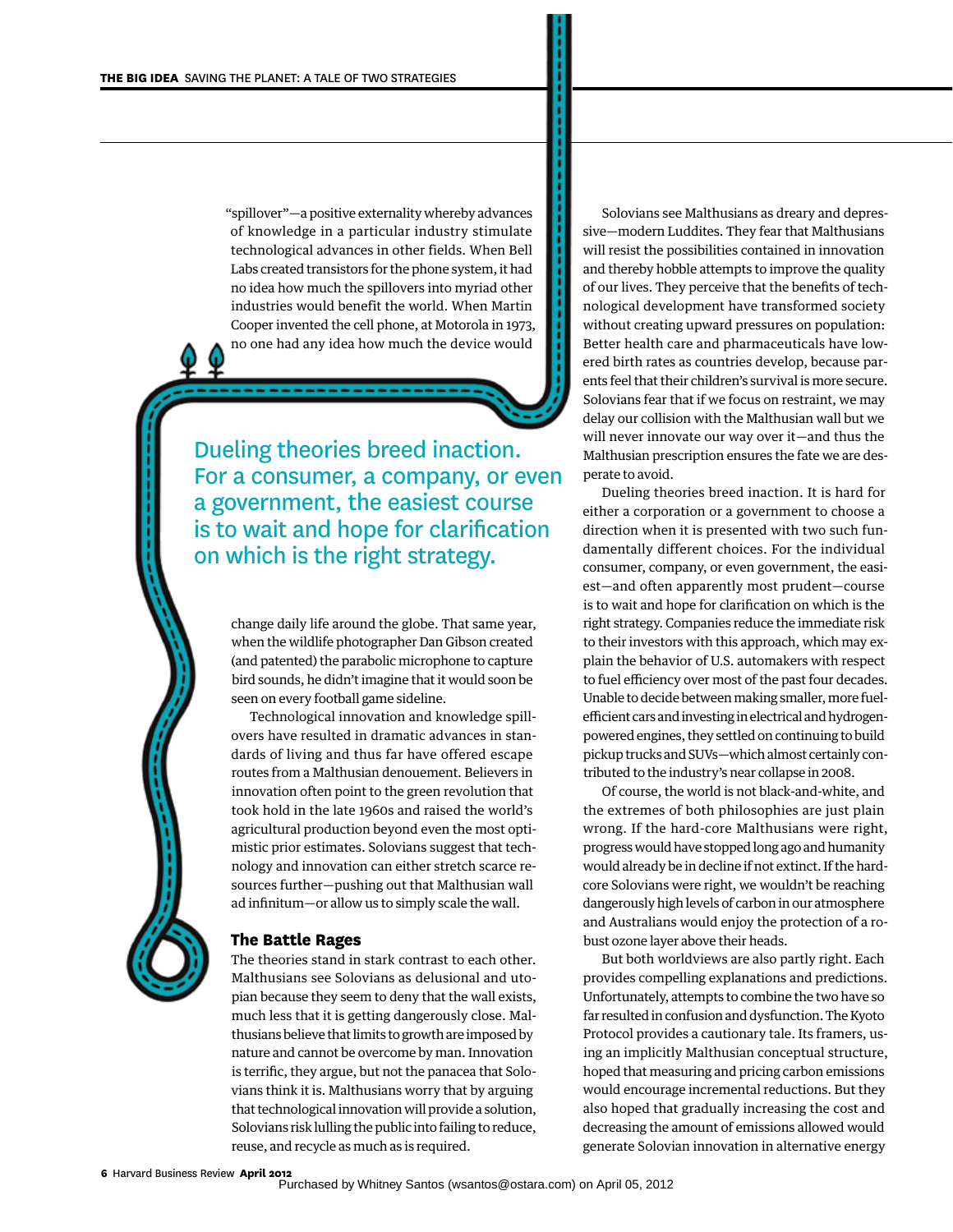systems and products along with carbon trading. Kyoto has produced little of either.

Instead we have created expensive new industries devoted to auditing emissions, assessing the ability of tropical forests to absorb carbon, and burying liquid  $CO<sub>2</sub>$  in abandoned mines. Our economies are still locked into burning fossil fuels, and the concentration of  $CO<sub>2</sub>$  in the atmosphere continues to rise. The world's leading environmental economist, William Nordhaus, has termed Kyoto's mechanisms "inefficient and ineffective" and urged their replacement with a global carbon tax that would force consumers and companies, not governments, to innovate.

So what went wrong?

The problem, we believe, is that reconciling the two theories is treated as an exercise in compromise: I will give a nod to restraint if you give one to growth, and we'll hope to get a bit of each. Many policy makers implicitly recognize that we need approaches derived from both theories to deal with the environmental crisis. But few have actually gone beyond that assumption when making policy or strategy.

Go beyond it we must. For if both theories are valid—if they provide a compelling description of the world and have predictive power—then other factors must exist that determine when each best applies. As consumers, companies, or governments, we have some power to influence those factors, and thus a choice about whether a Malthusian or a Solovian dynamic will play out. But first we need moreprecise information about what warrants which strategy.

# **How to Make Innovation the Answer**

The most obvious requirement for radical, technologically disruptive innovation is access to risk capital for relatively unspecified investment. Alta Devices, a classic Silicon Valley start-up, believed that gallium arsenide could increase the efficiency of photovoltaic cells by about 30% over the upper limit of silicon technology. To find out whether and how this could be done at a commercially feasible price, it needed to invest \$72 million in speculative R&D. Investment of this kind on this scale is typically provided by venture capitalists or the corporate venturing arms of large corporations. But before parting with large amounts of capital for such a project, investors have to believe that solving the problem will generate high and sustained revenues in the future. The most productive context for Solovian innova-

#### **Examples of Malthusian Restraint**



The CAFE regulations enacted by Congress in 1975 were intended to double the average fuel economy of cars and light trucks and included stiff penalties for manufacturers that failed to meet the standard.



Widespread use of multipane windows beginning in the early 1970s reduced the energy required for home heating and cooling.



Refillable beer bottles play a role in 70% of beer sales in Canada. Return rates are nearly 100%, and most of these bottles are reused 15 to 20 times before being recycled.



The all-aluminum can introduced in 1963 by Reynolds Metals led to a huge increase in recycling because of the ease and profitability of recycling it.



Leadership in Energy and Environmental Design (LEED) standards promote reducing, reusing, and recycling.

tion features a stable, high price for either the problematic resource or its substitute.

Failure to recognize these preconditions explains what went wrong with the U.S. government's policy on ethanol. After the oil crisis of the 1970s, Congress passed a tax credit for the production of ethanol, which remains in place to this day. After a new spike in oil prices, President George W. Bush reinforced its effect by signing the Energy Policy Act of 2005, which mandates the blending of renewable fuels into gasoline and precipitated a major investment in ethanol production capacity. The idea, of course, was and is to reduce reliance on a nonrenewable fuel (gasoline) by replacing it with a renewable one (ethanol) and to reduce dependency on Middle Eastern oil. In addition, the government slapped a tariff on ethanol imported from Brazilian producers in order to promote domestic production. Naturally, U.S. ethanol production capacity increased.

Setting aside the pros and cons of ethanol as a fuel, the policy was doomed from the start because the government could not deliver stable, high gasoline prices. They have, in fact, been extremely volatile—tracking the international oil price—and often very low, and the profitability of and level of investment in ethanol production have been equally variable as a result, putting Solovian innovation out of reach. The expansion of production capacity with existing technologies has driven up domestic corn prices and thus increased food prices. As the failure of the policy becomes evident, the government has signaled that it may reverse itself, but that would mean writing off the investments already made in ethanol production—and suggesting to investors that the federal government will not be a reliable partner when it comes to other green technologies.

Consider, in contrast, the German government's solar energy policy. Germany's Renewable Energy Act was adopted in 2000 with the aim of encouraging investment in solar energy. The problem was that a serious, large-scale investment in delivering solar power required that producers get high prices for the power they generated.

Consequently, the government required grid operators to purchase solar at five times the cost of conventional power—a price that would decline only slowly over time, in a carefully planned way creating an environment that simulated a very high price for fossil fuel used to generate power. This policy meant that investors could justify the high capital cost of investing in solar power technology.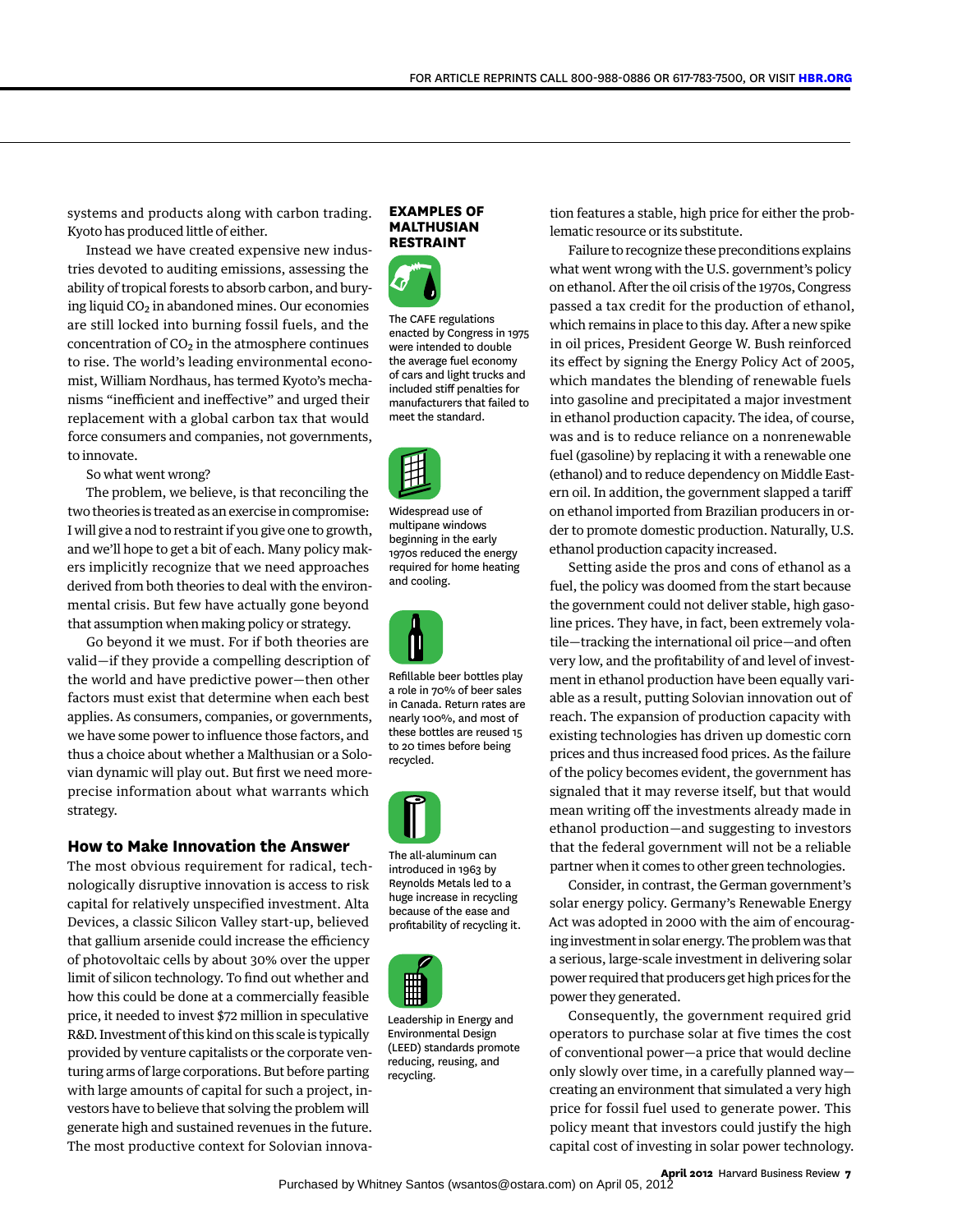As a result, Germany had installed nearly twice the expected solar capacity by 2010. This fast-growing capability was leveraged by German companies, which started to sell turnkey photovoltaic production facilities to Chinese companies. The Chinese, in turn, scaled up production and dramatically reduced the price of solar arrays.

From 1998 to 2011, the period during which Germany managed its prices, the cost per installed watt for solar energy dropped from about \$11 to about \$3. It is expected to halve or better by 2020. The price stability offered by the government allowed investors to rely on reasonable returns on investment in solar technology and to fund the innovation in solar panel technology and production scale that has pushed the costs of solar below the all-in costs of fossil fuel alternatives. The sector has achieved a scale and technological maturity such that it no longer needs the price protection.

What the German experience teaches us is that because the price of oil provides a reference point for every other kind of energy, the best thing the world could do to spur broader Solovian innovation in the energy sector would be to declare and enforce a floor oil price—either directly, or indirectly through price supports on oil-substitution technologies, like Germany's feed-in tariff for solar power. The biggest challenge for innovation in energy is that substantial

The most powerful way to generate commitment is through social pressure. It was a desire to appear environmentally responsible, rather than the cost of fuel, that drove the Hummer, once a potent status symbol, out of existence.

vacillation in the price of oil, which discourages large-scale investment in substitutes. The carbon offset pricing featured in cap-and-trade programs, which does nothing to dampen profitability swings for alternative technologies, is therefore not the answer. Far preferable would be a variable gap-filling carbon tax to preserve a floor price for a barrel of oil.

Corporations are clearly well placed to influence that kind of decision. Many already collaborate to encourage enforcement of high prices on non-

renewable resources to spur their own innovation. The European Automobile Manufacturers' Association has advocated that "CO<sub>2</sub> should be the key criterion for taxation to provide incentives to buy lower  $CO<sub>2</sub>$  emitting cars." At a minimum, corporations can help by not fighting governmental attempts to create such a context. U.S. automakers resisted the 1975 Corporate Average Fuel Economy (CAFE) standards for years, trying to circumvent them by producing vehicles that could be classified as light trucks rather than focusing on Solovian innovation.

# **How Restraint Works**

As the foregoing implies, promoting Solovian innovation usually entails government-level policy and corporate decisions. Although consumers can and do play a role, most of the responsibility rests with those who command large budgets. Malthusian restraint, by contrast, is a much more inclusive strategy and relies on lots of small actions rather than a limited number of big ones. The key factor determining its success is a broad commitment to reduce, reuse, and recycle, which holds for both individuals and corporations. That commitment is generated essentially in three ways: regulation, economic incentives, and social or moral pressure.

Regulation is arguably the simplest, if bluntest, tool in the box. For example, in Germany consumers are obliged to recycle electronics and batteries, and retailers and producers are required to take them back. When people are already receptive to the idea of restraint and the perceived costs are not too high, regulation can work well.

It is important to note, though, that regulation has its limits and should be applied in increments. It can begin with getting people to separate their glass and paper waste, for example. Once they are used to doing that, they can be asked to subdivide their glass waste into colors. But achieving restraint through regulation requires a lot of local sensitivity. It would take a long while to persuade most New York City residents to sort five types of waste—something that is required in Austria, a country with a long tradition of Malthusian restraint in this regard.

Mixing regulation with economic incentives can give history a shove. Toronto and a number of other cities across North America have mandated garbage collection that is priced by the size of the bin, giving households an economic incentive to reduce the amount of garbage they produce. Eco-

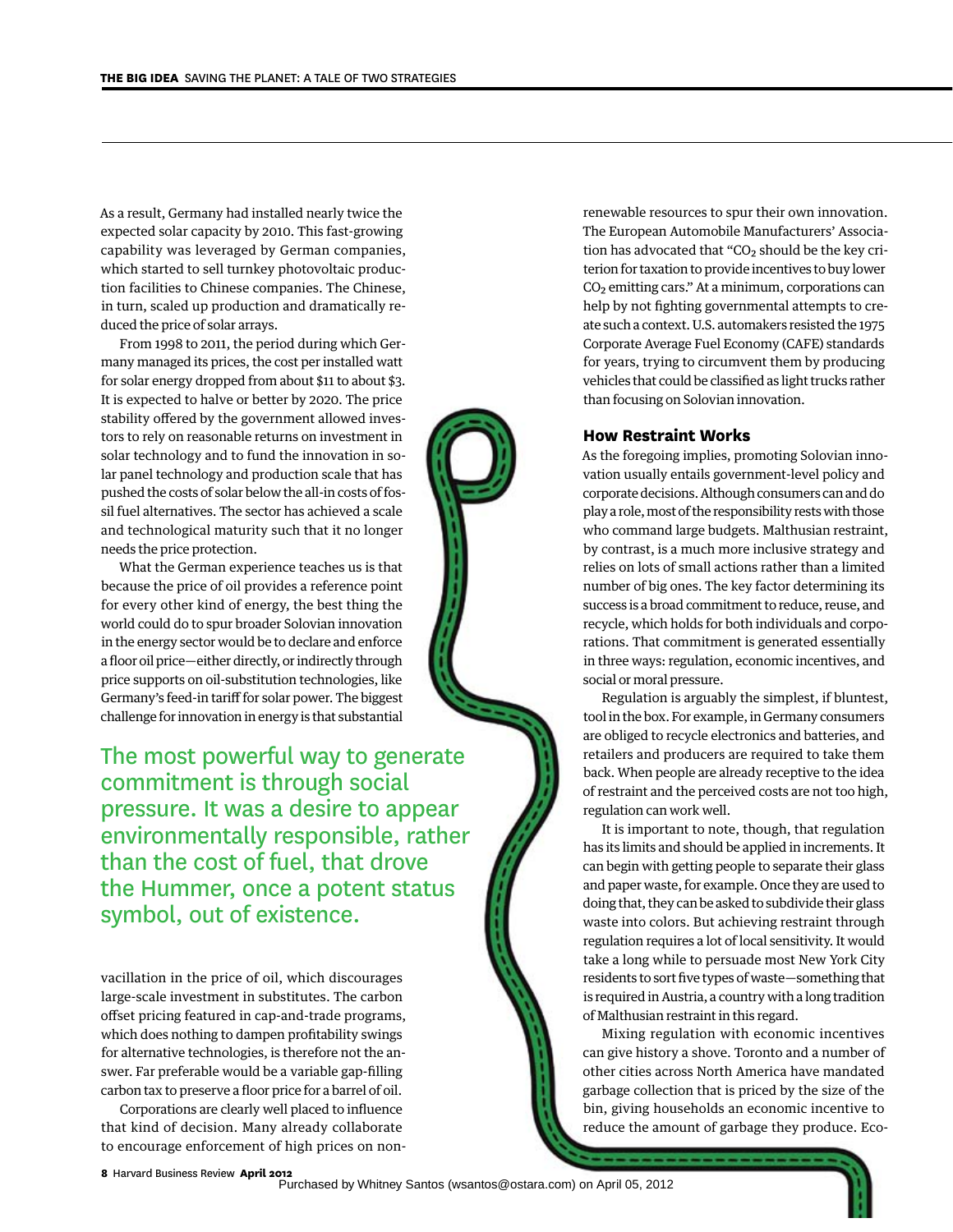nomic incentives are not, of course, infallible; human beings are adept at exploiting them, often with perverse consequences. Pricing garbage by volume without restricting the use of garbage disposals, for instance, has generated new forms of waste that are more expensive to process. A strategy of restraint that's overreliant on money, therefore, is unlikely to succeed.

An enabling infrastructure is absolutely essential to effective regulation and incentives. A commitment to recycling, for example, requires a widespread, viable recycling infrastructure. A reduction in usage requires a measurement infrastructure: Households will have limited interest in reducing their water use if it isn't measured and reflected in their bills. Government at the local and national levels often provides that infrastructure, but it can be supplied by corporations and other organizations as well.

The most powerful but most difficult way to generate commitment is through social pressure. It was a desire to appear environmentally responsible, rather than the cost of fuel, that drove the Hummer, once a potent status symbol, out of existence. Similarly, the Prius is probably more successful than the hybrid Camry because the former brand is unfailingly a hybrid, whereas the latter has a conventional sibling, making its driver less obviously a hybrid owner. Social pressure influences corporate decisions as well as consumer decisions. Intense social pressure on Walmart drove it to create a leading green purchasing initiative. Coca-Cola felt sufficient pressure regarding its use of clean water to establish ambitious water-stewardship goals: a commitment to watershed protection projects and to increasing supplies of clean drinking water.

It is impossible to dictate social pressure, but we can do much to amplify and direct it. In the case of environmental responsibility, NGOs set standards and offer certification and recognition for improvements in energy efficiency or waste recycling. For instance, McDonald's can demonstrate its commitment to conserving global fish stocks because the Marine Stewardship Council certifies that the fish in its Filet-O-Fish sandwiches comes from sustainable fisheries. Walmart contributes to rain-forest preservation by getting its lumber certified by the Forest Stewardship Council. Of course, social media have hugely multiplied opportunities to apply social pressure.

Working together, citizens, companies, and governments can make great strides. For a larger-scale example of conservation, consider the city of San

#### **Examples of Solovian Innovation**



Chlorination, developed by the U.S. Army in 1910, enables the human use of otherwise unsafe water.



Geothermal or groundsource heat pumps, developed in the 1940s, provide a completely renewable energy source.



In 2005 Donald Mavinic, of the University of British Columbia, and colleagues created a technology to convert phosphorus in wastewater to a highquality, slow-release fertilizer called Crystal Green.



Low-cost, low-technology solar cookers dramatically reduce pollution, deforestation, and desertification in poor countries and save rural women from spending many hours searching for firewood.



Videoconferencing promises a marked reduction in business travel.

Francisco, which surpassed its goal of 75% waste reduction two years earlier than planned, and on that basis has targeted zero waste by 2020.

Talk of reducing, reusing, and recycling can give the impression that the changes involved aren't radical, but that's a mistake. The luxury clothier Loro Piana provides a case in point. The company was a major buyer of ultra-high-end wool from vicuñas, llamalike wild animals that live in the Andes. For centuries Inca villagers slaughtered vicuñas and sold their wool. As demand for vicuña wool grew, the animal's numbers declined. When Loro Piana learned that fewer than 6,000 vicuñas were left in Peru, it submitted a proposal to the Peruvian government to work with mountain communities on developing a vicuña reserve and a process of shearing rather than slaughtering the animals. The change was Malthusian in that it involved reusing a resource, yet it radically altered both a business model and a way of life.

For Malthusian conservation to work, consumers, companies, and governments must share a sense of urgency about the resource. Prices can be a twoedged sword: High energy prices, for example, do encourage restraint by users within the range of their elasticity of demand. But high prices for rhino horns have encouraged poachers to drive the species to the brink of extinction because, as with oil and coal producers, their costs have not risen as quickly as their potential revenues. The promise of sustained high prices for vicuña wool encouraged the farmers involved to accept short-term pain (the expense of domesticating the animals and shearing them infrequently to aid their survival in a harsh climate) in exchange for a lasting increase in their standard of living (far more animals to shear).

Often, action of this sort requires a powerful sense of moral purpose. South Africa has made great strides toward solving what looked like an intractable litter problem, largely owing to the personal intervention of the country's revered former president Nelson Mandela, who launched a campaign to encourage environmental stewardship. The most productive Malthusian conservation comes, in the end, from a combination of the three tools—regulation, economic incentives, and social or moral pressure.

# **Making the Choice**

After analyzing the successes of each of the two strategies, we've developed a few clear guidelines for determining when one strategy should dominate.